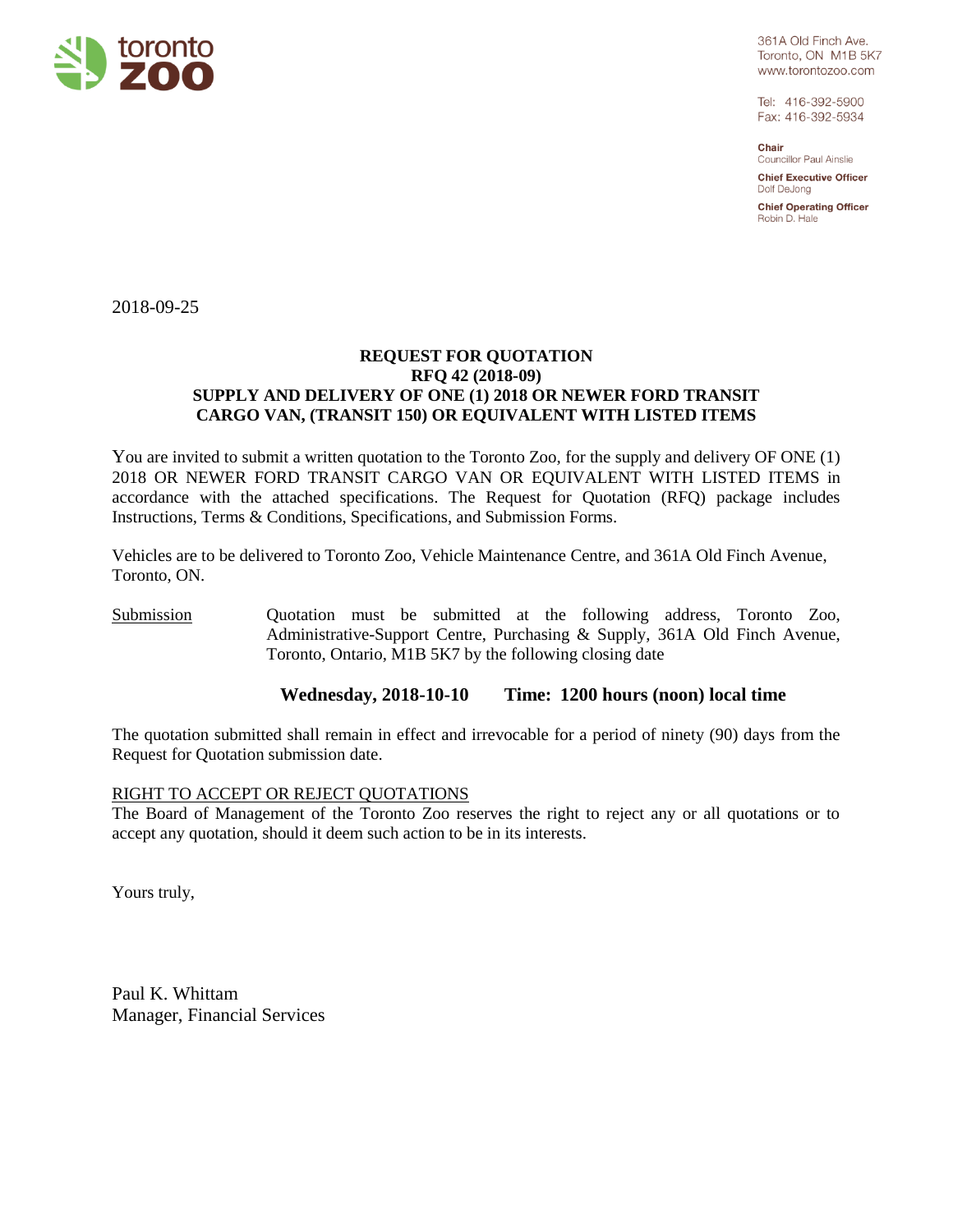# **TABLE OF CONTENTS**

| <b>SECTION</b>    | <b>DESCRIPTION</b>                    | PAGE NO. |
|-------------------|---------------------------------------|----------|
|                   |                                       |          |
| <b>RFQ LETTER</b> | <b>Invitation Letter</b>              |          |
| <b>T.O.C.</b>     | <b>Table of Contents</b>              |          |
| 1.0               | Instructions                          |          |
| 2.0               | Specifications & General Requirements |          |
| 3.0               | Terms and Conditions                  | Q        |
| 4.0               | <b>Submission Form</b>                | 13       |
|                   | Price schedule                        | 14       |
|                   | <b>Submission Label</b>               | 15       |
|                   | Notice of No Bid                      | 16       |
|                   |                                       |          |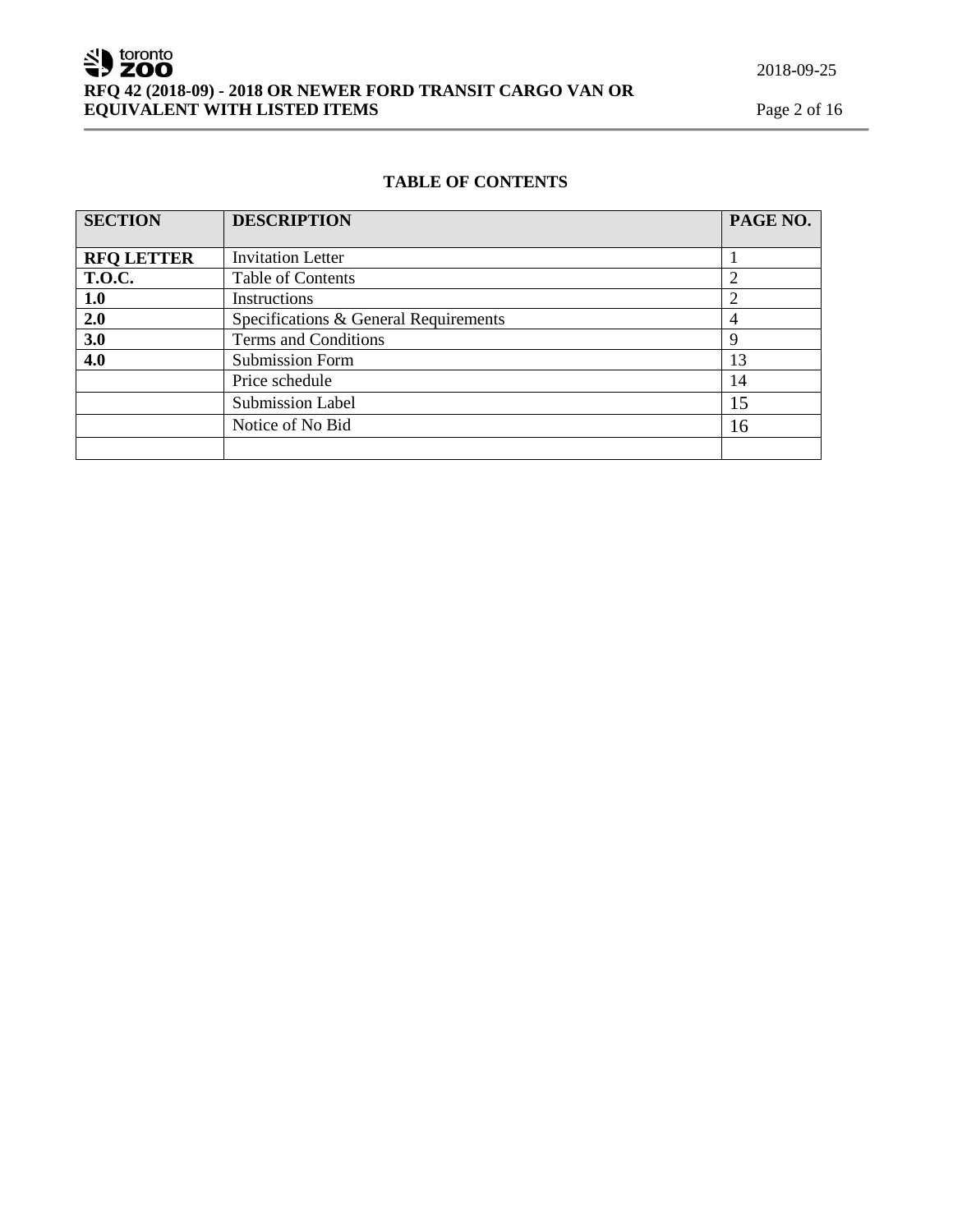# **1.0 INSTRUCTIONS**

- 1.1 Ensure that you have received all **16** pages of the RFQ package.
- 1.2 Complete ALL FORMS in section 2.0 and 4.0 and return by due date and time received on or before **Wednesday 2018-10-10 1200 hours (noon), local time** or your Quotation will not be considered. Include signed copies of any addenda with your proposal package.
- 1.3 Unless otherwise indicated herein, the prices stated are payable in Canadian Funds, HST excluded.
- 1.4 Show itemized cost of HST if applicable.
- 1.5 Use the attached submission label, when you submit your response in a sealed envelope or package and deliver to the Toronto Zoo.
- 1.6 Quotation prices shall remain in effect for a period of ninety (90) days from the Quotation due date.
- 1.7 Include product information and pictures, as necessary.
- 1.8 Quote discounts or quantity price breaks separately on FORMS.
- 1.9 If applicable, suggested alternative products are acceptable, however all such products must be quoted separately and should not replace the Toronto Zoo requested product, work or service.
- 1.10 It is the responsibility of the Bidder to understand all aspects of the RFQ and to obtain clarification if necessary before submitting their quotation. If it becomes necessary to revise any part of this RFQ, the revisions will be by Addendum posted electronically on the Toronto Zoo's website. Bidders and prospective bidders should check the site frequently for any updated information and addenda issued, before the closing date and time.
- 1.11 In reviewing the quotations and awarding of the quotation, the Toronto Zoo will consider the quotation prices and may consider but is not limited to the following:
	- Overall value of the quotation represents to the Toronto Zoo based on quality, service price and delivery schedule
	- Conformance to specifications
	- Field testing, if requested
	- Warranties offered
	- Total cost implications
	- Parts and service availability
	- Parts cost
	- Delivery time/schedule/ lead time for the supply and delivery
	- Payment terms
	- Value added offerings
- 1.12 For any questions concerning the contract terms and conditions of this RFQ, please contact:

Peter Vasilopoulos Supervisor, Purchasing & Supply Tel: 416-392-5916 Fax: 416-392-6711 E-mail: pvasilopoulos@torontozoo.ca

For any technical queries concerning the specifications of this RFQ, please contact:

Ray Navarra Supervisor, Transit & Fleet Tel: 416 392-5987 E-mail: rnavarra@torontozoo.ca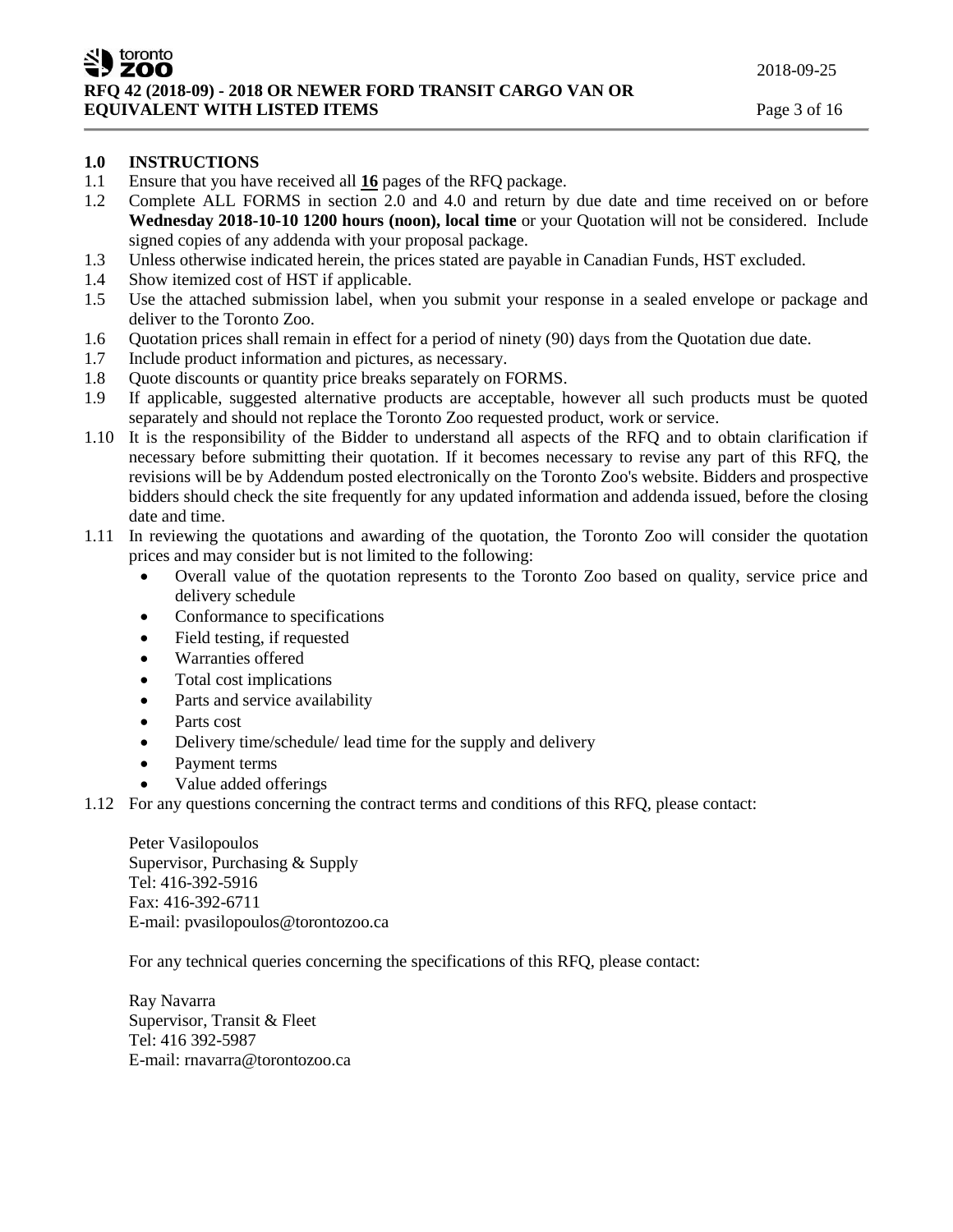### **2.0 SPECIFICATIONS & GENERAL REQUIREMENTS:** This technical specification applies to:

# **ONE 2018 OR NEWER FORD TRANSIT CARGO VAN OR EQUIVALENT WITH LISTED ITEMS**

Suitable for use by: **Toronto Zoo – Facilities Maintenance (Utilities personnel)**

# **INSTRUCTIONS FOR COMPLETION OF THE SPECIFICATION: >>>PLEASE READ CAREFULLY<<<**

*The following specifications are prepared with the intent of providing a basis for securing competitive bids and ensuring completeness. Bidders are required to confirm the conformance of their product, commodity and service.*

*Please note that failure to write or include a response in the "Yes/No: \_\_\_\_\_\_\_\_" space shall result in the bid being declared non-compliant.*

*Accordingly, the requirement for Bidders to confirm their product specification is indicated by "Yes/No: \_\_\_\_\_\_\_\_\_\_", and a Bidder shall write a response for any approved equivalent.* 

# *1. DATA RESPONSES:*

# *a) "YES" RESPONSES:*

*It is the responsibility of the bidder to provide supporting documentation supporting "YES"*  responses, to state the details of the equivalent offered and demonstrate equivalence to the *satisfaction of the Toronto Zoo.* 

*b) "NO" RESPONSES:*

*A Bid not completely meeting a requirement which has a Specify Yes/No "\_\_\_\_\_\_\_\_\_\_" in the specification space must be:*

- *a) Marked as "\_\_NO\_\_\_\_\_" in the appropriate space, and/or*
- *b) Must be accompanied by a statement describing the deviation either in the "NO: \_\_\_\_\_\_\_\_" space following the "NO" or on a separate attachment cross referenced after the "NO" statement.*

*A "NO" in the "Specify Yes/No: \_\_\_\_\_\_\_\_" space may result in the bid being declared non-compliant.* 

*Notwithstanding the details of this specification; products, commodities and services deemed by the Toronto Zoo similar in design and construction to this specification, may receive further consideration if, in the opinion of the user division, they are considered to be suitable for the intended application and generally conform to performance requirements.*

# 2.1 **DESCRIPTIVE LITERATURE:**

Bidders must submit, if requested, manufacturer's descriptive literature and technical specifications of the products, commodities or services offered, within five (5) working days of request at no cost to the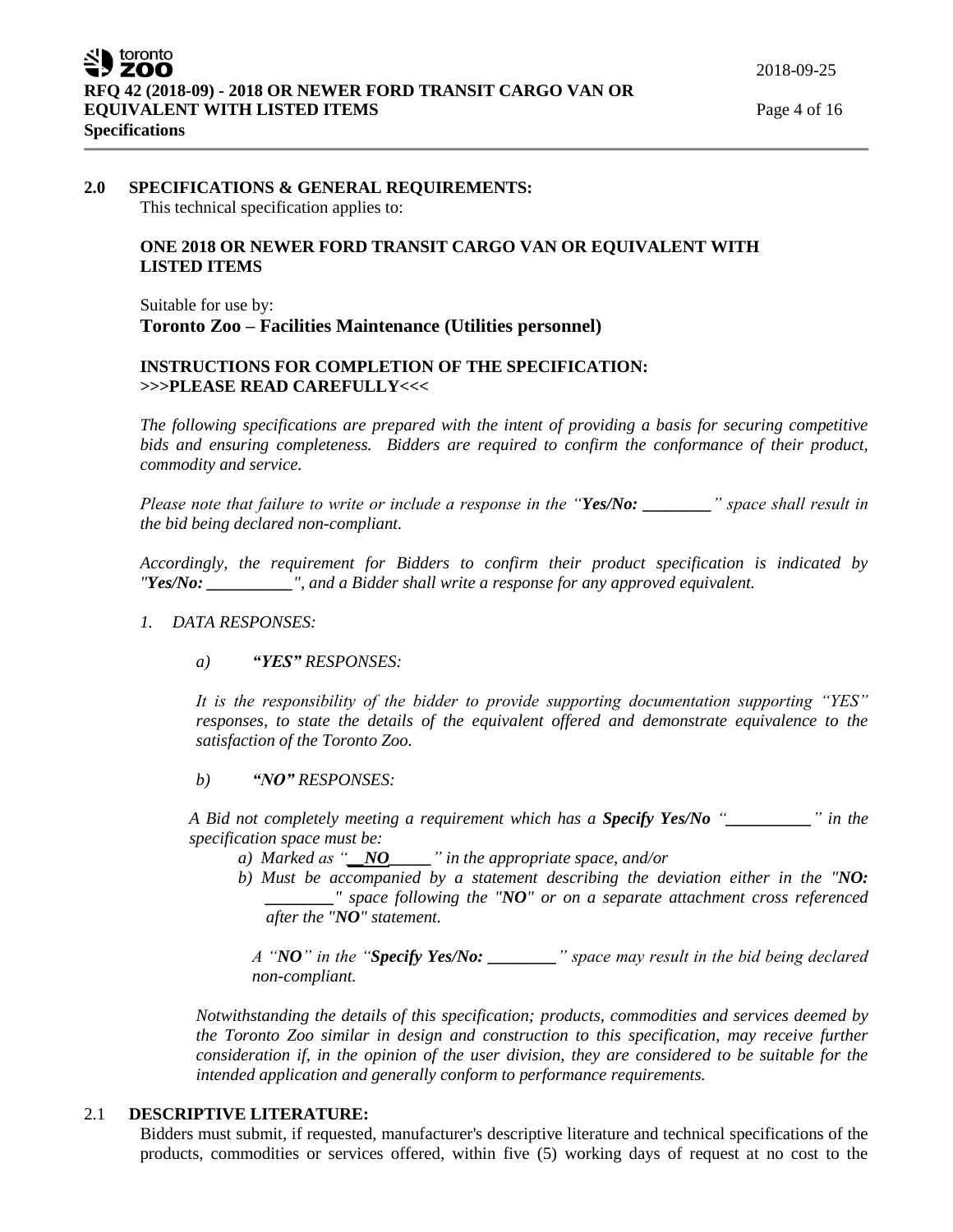Toronto Zoo.

# 2.2 **QUALITY CONTROL:**

It is the responsibility of the successful bidder to ensure that product quality is maintained to specification requirements. Products received may be randomly tested at the expense of the Toronto Zoo. However, should a product fail to meet the specified standards, the supplier will be responsible for all expenses incurred in the testing and return of the defective material. In cases of discrepancies the decision of the Toronto Zoo must govern.

### 2.3 **DEFECTS IN SHIPPED GOODS AND SERVICES:**

Products, commodities and services must be free from defects, imperfections and deficiencies that may affect operation, appearance and serviceability. In all particulars not covered by this specification and quotation document, production must be in accordance with good commercial practice. Materials not defined here must be of the best commercial quality and suitable for the purpose intended.

### 2.4 **CANADIAN MOTOR VEHICLE SAFETY REGULATIONS:**

The unit offered should meet or surpass the mandatory requirements of the "Canadian Motor Safety Regulations" and the latest applicable S.A.E., I.E.M.C. and O.S.H.A. recommended practices, where the use of such unit by the Toronto Zoo may be covered by these regulations.

# 2.5 **COMPETITIVE DOLLARS DISCOUNTS**

The Ontario Ministry of Government Services has contracted with vehicle manufacturers, "Competitive Dollars Discounts" for vehicles purchased by the Broader Public Sector (BPS). The Toronto Zoo, a Board of the City of Toronto, as part of the BPS, is eligible to receive the "Competitive Dollars Discounts" for vehicles purchased. Please include all applicable discounts in the prices quoted in the Price Schedule included herein.

# 2.6 **SCOPE:**

Bidder shall supply and deliver manufacturer's standard for **ONE (1) 2018 OR NEWER FORD TRANSIT CARGO VAN (TRANSIT 150) OR EQUIVALENT WITH LISTED ITEMS** in accordance with the following specifications. Vehicles are to be delivered to:

Ray Navarra Supervisor, Transit & Fleet Tel: 416 392-5987 Vehicle Maintenance Centre 361A Old Finch Road, Toronto, ON M1B 5K7

| <b>Item</b>              | <b>Specifications</b>                               | <b>Specify</b> | <b>Describe</b> |
|--------------------------|-----------------------------------------------------|----------------|-----------------|
|                          |                                                     | Yes/No         | item quoted     |
| <b>Cab &amp; Chassis</b> | 2018 or Newer Cargo Van, Long Body (Transit 150) or |                |                 |
|                          | equivalent                                          |                |                 |
|                          | Regular wheelbase                                   |                |                 |
|                          | Fixed rear door glass                               |                |                 |
|                          | Fixed passenger-side cargo door glass               |                |                 |

#### 2.7 **SPECIFICATIONS:**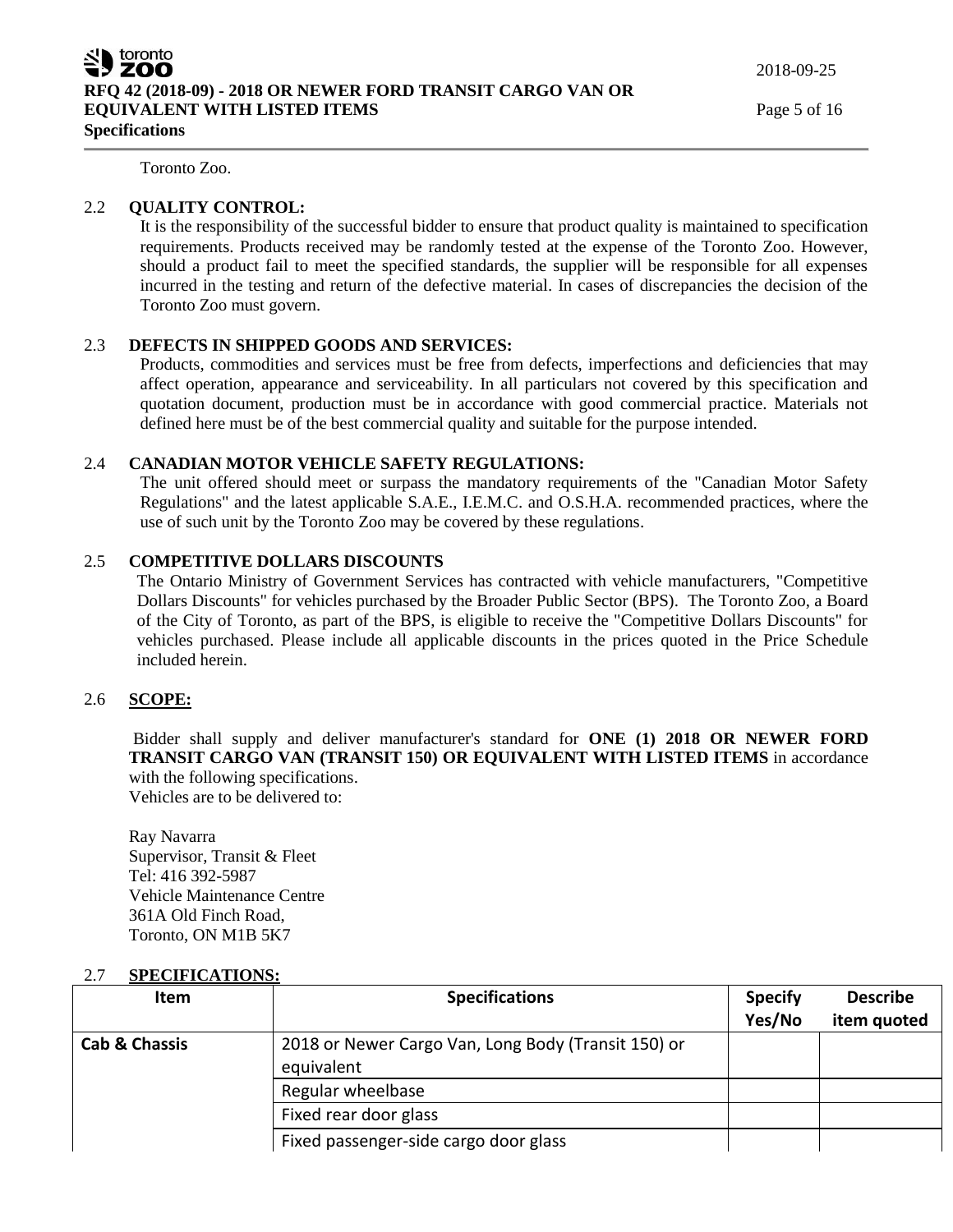

# **RFQ 42 (2018-09) - 2018 OR NEWER FORD TRANSIT CARGO VAN OR EQUIVALENT WITH LISTED ITEMS** Page 6 of 16

**Specifications**

| Item                   | <b>Specifications</b>                                        | <b>Specify</b> | <b>Describe</b> |
|------------------------|--------------------------------------------------------------|----------------|-----------------|
|                        |                                                              | Yes/No         | item quoted     |
|                        | <b>Tinted glass</b>                                          |                |                 |
|                        | Rear step bumper                                             |                |                 |
|                        | Barn style side cargo door                                   |                |                 |
| <b>Springs</b>         | Front, coil springs with shock absorbers or equivalent       |                |                 |
|                        | Rear, multi leaf with shock absorbers                        |                |                 |
| Wheels, tires and rims | P235/65R16 BSW all season                                    |                |                 |
|                        | One spare full size tire                                     |                |                 |
|                        |                                                              |                |                 |
| <b>Engine</b>          | 3.7L V6 Gasoline                                             |                |                 |
|                        |                                                              |                |                 |
|                        |                                                              |                |                 |
| <b>Transmission</b>    | 6 speed automatic overdrive                                  |                |                 |
|                        | Transmission fluid to be synthetic                           |                |                 |
| <b>Rear axle</b>       | 3.73 limited slip                                            |                |                 |
|                        |                                                              |                |                 |
|                        | Rear shock absorbers                                         |                |                 |
|                        |                                                              |                |                 |
| <b>Brakes</b>          | 4 wheel power disc                                           |                |                 |
|                        |                                                              |                |                 |
|                        | Anti lock brakes                                             |                |                 |
| <b>Electrical</b>      | Electrical system to be 12 volt                              |                |                 |
|                        | Beacon light on top                                          |                |                 |
| <b>Steering</b>        | Power steering with damper                                   |                |                 |
| <b>Cab Equipment</b>   | Vinyl seats                                                  |                |                 |
|                        | Vinyl floor covering, All weather floor matts                |                |                 |
|                        | Audible back up alarm                                        |                |                 |
|                        | Rear cargo floor matt                                        |                |                 |
|                        | AM/FM radio                                                  |                |                 |
|                        | Sun visors left and right                                    |                |                 |
|                        | Air conditioning                                             |                |                 |
|                        | Interval wipers                                              |                |                 |
|                        | Heated electric outside mirrors with under-mounted           |                |                 |
|                        | convex mirrors or equivalent if available                    |                |                 |
|                        | Two tow hooks to be installed at front of truck if available |                |                 |
|                        |                                                              |                |                 |
| Instrument panel       | Fuel gauge, oil pressure gauge, coolant temperature          |                |                 |
|                        | gauge, speedometer, tachometer, and hour meter               |                |                 |
| Paint                  | Manufacturer's White                                         |                |                 |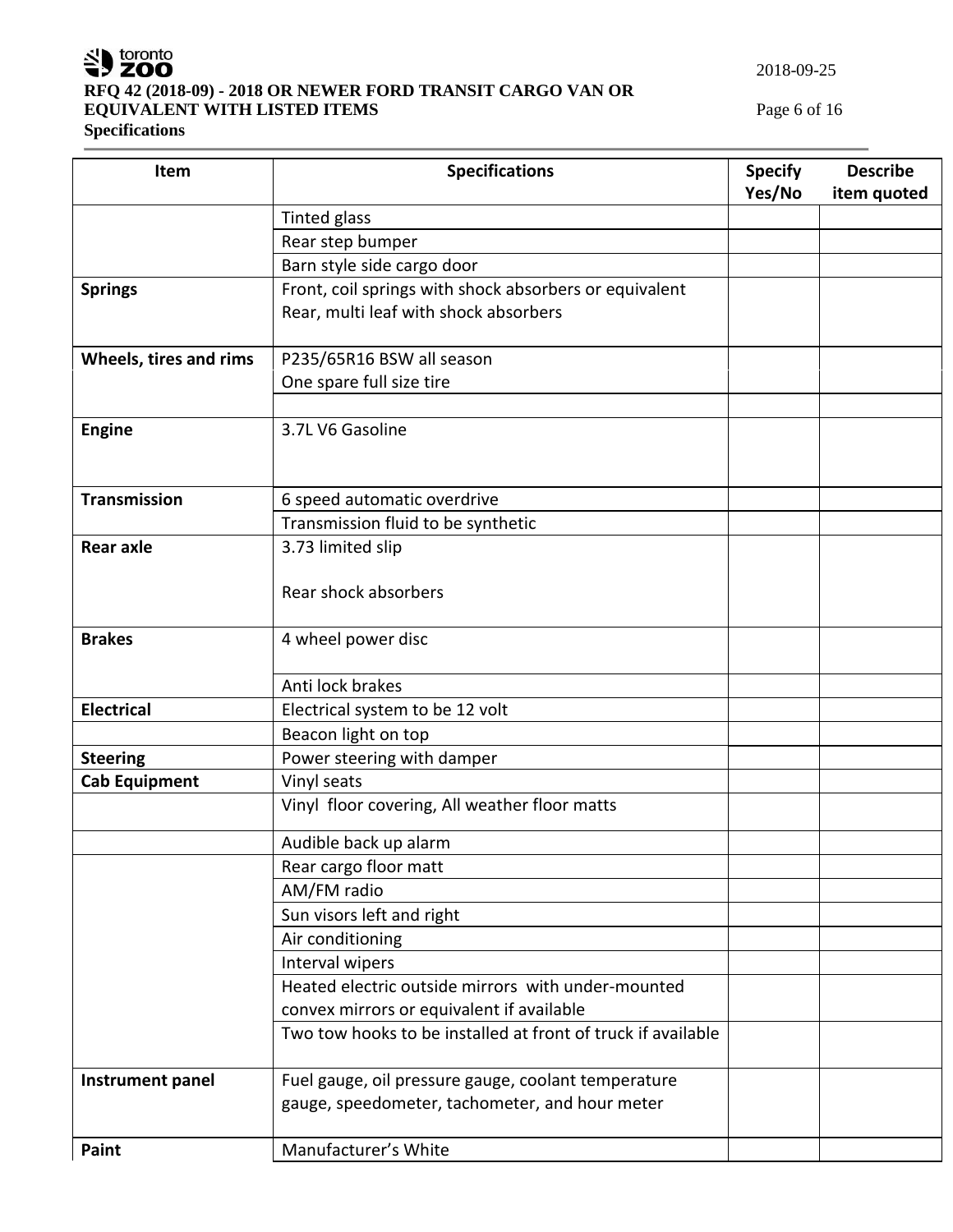

# **RFQ 42 (2018-09) - 2018 OR NEWER FORD TRANSIT CARGO VAN OR EQUIVALENT WITH LISTED ITEMS Page 7 of 16**

2018-09-25

# **Specifications**

| <b>Item</b>     | <b>Specifications</b>                                                                                                                                                                | <b>Specify</b><br>Yes/No | <b>Describe</b><br>item quoted |
|-----------------|--------------------------------------------------------------------------------------------------------------------------------------------------------------------------------------|--------------------------|--------------------------------|
| <b>Manuals</b>  | Two copies of operation, parts (CD) and service manual<br>(CD) to be supplied for engine, chassis, electrical or<br>equivalent                                                       |                          |                                |
| <b>Keys</b>     | 4 sets of keys                                                                                                                                                                       |                          |                                |
| Warranty        | Manufactures warranty statement will be included<br>with the bid submission including all OEM warranties on<br>all equipment supplied with truck, minimum 3 year<br>bumper to bumper |                          |                                |
| <b>Delivery</b> | FOB Toronto Zoo, 361A old Finch Ave, Toronto On, M1B<br><b>5K7</b><br>c/o Fleet services                                                                                             |                          |                                |

# 2.8 **YEAR, MAKE AND MODEL OFFERED:**

All vehicles must be of the same Year, Model and Production Run to avoid cross model years or unacceptable differences in the supplied units.

# 2.9 **COLOUR:**

**Cab white**....................................................................................................Specify: \_\_\_\_\_\_\_\_\_\_\_\_

**Box black**....................................................................................................Specify: \_\_\_\_\_\_\_\_\_\_\_\_

# 2.10 **STANDARD EQUIPMENT:**

Vehicles must be delivered with all Manufacturers Standard Equipment in regard to comfort, utility, safety and convenience,

# 2.11 **GVWR PLATE:**

State plate indicating final GVWR must be affixed to the door post

SPECIFY:

# 2.12 **WARRANTY:**

Bidders must attach warranty details with bid submission

SPECIFY: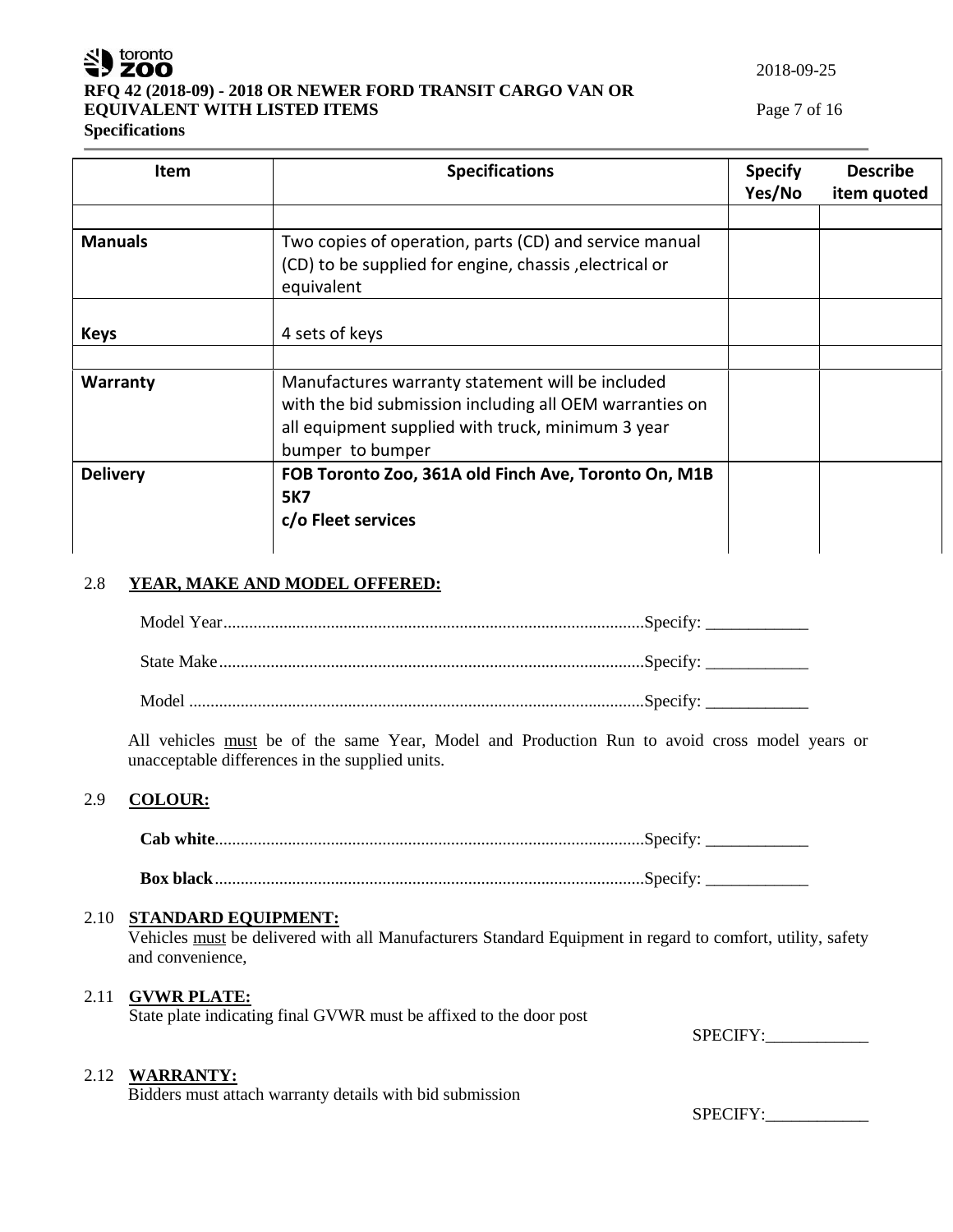| toronto<br>RFQ 42 (2018-09) - 2018 OR NEWER FORD TRANSIT CARGO VAN OR<br><b>EQUIVALENT WITH LISTED ITEMS</b><br><b>Specifications</b> |                                                                                                                                                                                                              | 2018-09-25<br>Page 8 of 16 |  |
|---------------------------------------------------------------------------------------------------------------------------------------|--------------------------------------------------------------------------------------------------------------------------------------------------------------------------------------------------------------|----------------------------|--|
|                                                                                                                                       | Bidder must attach list component warranties offered by component<br>manufacturers with bid submission, if any                                                                                               | SPECIFY:                   |  |
| 2.13                                                                                                                                  | <b>SERVICES:</b><br>All services must be included at no additional cost to the Toronto Zoo.                                                                                                                  |                            |  |
|                                                                                                                                       | 2.14 SERVICE : RUSTPROOFING:<br>Factory rust proofing, minimum 5 years                                                                                                                                       | SPECIFY:<br>(Process)      |  |
| 2.15                                                                                                                                  | PERFORMANCE EVALUATION:<br>Bidders must be prepared if requested, to arrange for a demonstration of<br>the product offered within five (5) working days of such a request, at no<br>cost to the Toronto Zoo. |                            |  |
|                                                                                                                                       |                                                                                                                                                                                                              | SPECIFY:                   |  |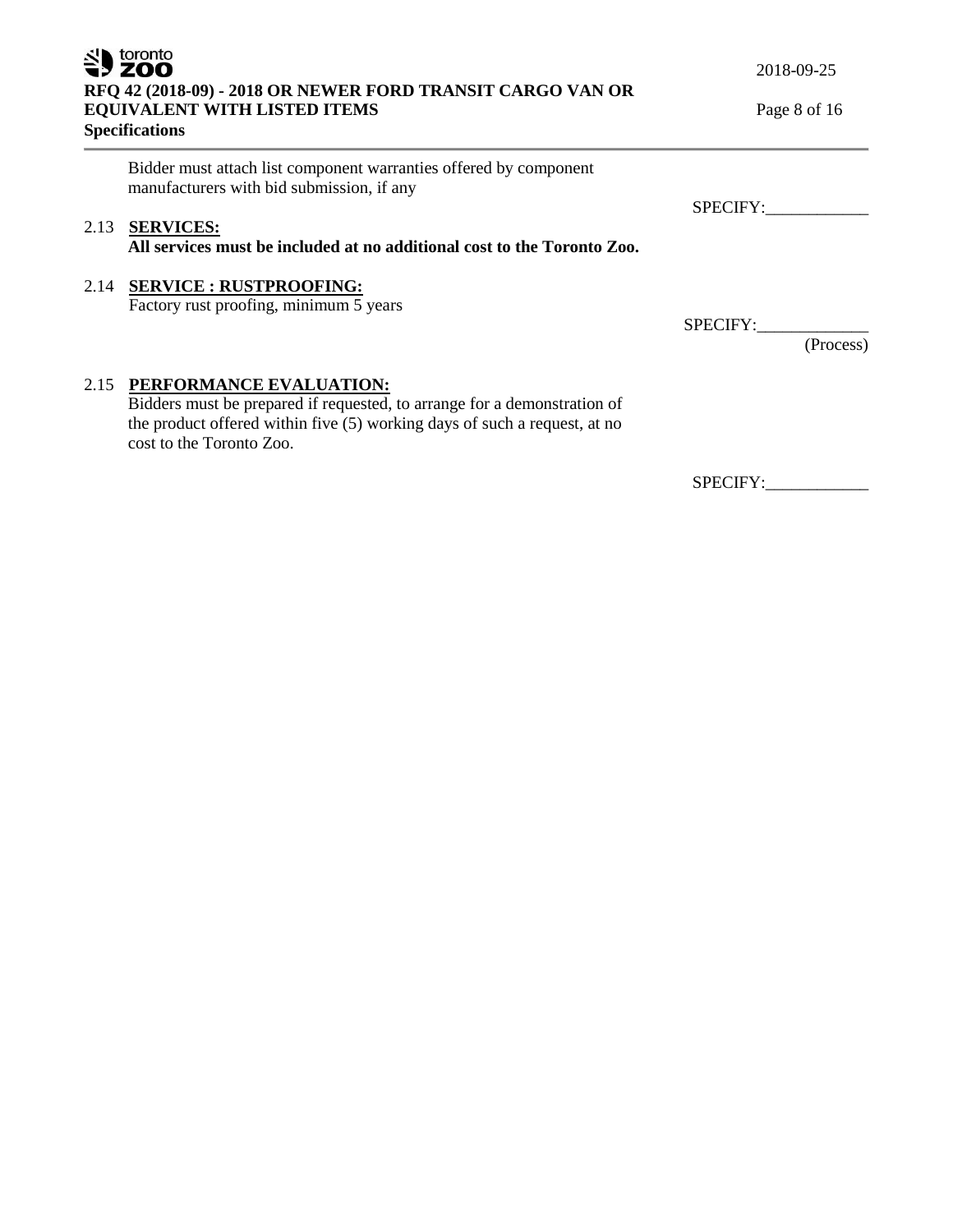### **3.0 TERMS AND CONDITIONS**

- 3.1 **Definitions:** Wherever used in the Quotation the word **"Board"** means the Board of Management of the Toronto Zoo and the word "**Vendor"** means the person or persons or Corporation to whom the purchase order is issued.
- 3.2 **Vendor Assurance:** Unless otherwise stated, the goods, material, articles, equipment, work or services, specified or called for in or under this Quotation, shall be delivered or completely performed, as the case may be, by the Vendor as soon as possible and in any event within the period set out herein as the guaranteed period of delivery or completion.
- 3.3 **Country of Origin:** Wherever possible, the goods, services, materials, articles or equipment, specified or called for in or under this Quotation, shall be of Canadian origin and manufacture.
- 3.4 **Delivery:** The prices stated in this Quotation cover the services, material, articles or equipment referred to herein, being delivered F.O.B. Toronto Zoo, freight, express, duty and all other charges prepaid, unless otherwise indicated herein. A detailed delivery ticket or piece tally, showing the exact quantity of goods, material, articles or equipment shall accompany each delivery. A receiver's receipt shall not bind the Board to accept the goods, material, articles or equipment covered thereby, or the particulars of the delivery ticket or piece tally therefore. The Vendor shall not be entitled to any interest upon any bill due to delay in its approval by Chief Executive Officer of the Toronto Zoo or his designate.
- 3.5 **Time of the Essence:** For all requests made by the Toronto Zoo to the Contract, time is of the essence. The acceptance of a late performance, with or without objections or reservations by the Toronto Zoo, shall not waive the right to claim damages for such breach nor constitute a waiver of the requirement of timely performance of any obligation remaining to be performed.
- 3.6 **Invoicing:** Unless otherwise indicated herein, the prices stated are payable in Canadian Funds at the head office of the Board. Any Goods and Services Tax applicable shall be shown as a separate item. The Vendor's HST/GST registration number must be indicated on the invoice. The Vendor shall clearly show any special charges such as packaging and freight as separate items on the invoice. Payments to nonresident Vendors may be subject to withholding taxes under the Income Tax Act (Canada). Unless a nonresident Vendor provides the Board with a letter from Revenue Canada, Taxation waiving the withholding requirements, the Board will withhold the taxes it determines are required under the Income Tax Act (Canada). All payments are subject to terms of Net 30 days from receipt of goods/services.

Invoices are to be sent in .pdf format t[o accounting@torontozoo.ca](mailto:accounting@torontozoo.ca)

- 3.7 **Notice of Delivery:** The Vendor shall notify the Purchasing Agent of the Board at the address given for the mailing of invoices, in writing as soon as possible of the details of the shipment of the goods, materials, articles or equipment.
- 3.8 **Right to Inspect:** Unless otherwise stated, all goods, materials, articles or equipment supplied, and all work or services, performed, pursuant to this Quotation, shall be subject to inspection by the Board at the point of unloading, or the site of the work or services. No extra charge shall be made by the Vendor for packaging, packing or containers, unless otherwise indicated herein.
- 3.9 **Over shipments**: The Board reserves the right to return all over shipments for full credit.
- 3.10 **Dangerous Goods**: The Vendor shall ensure that for each item of goods, material, articles or equipment supplied under this Quotation or a contract based on this Quotation, that all applicable provisions of the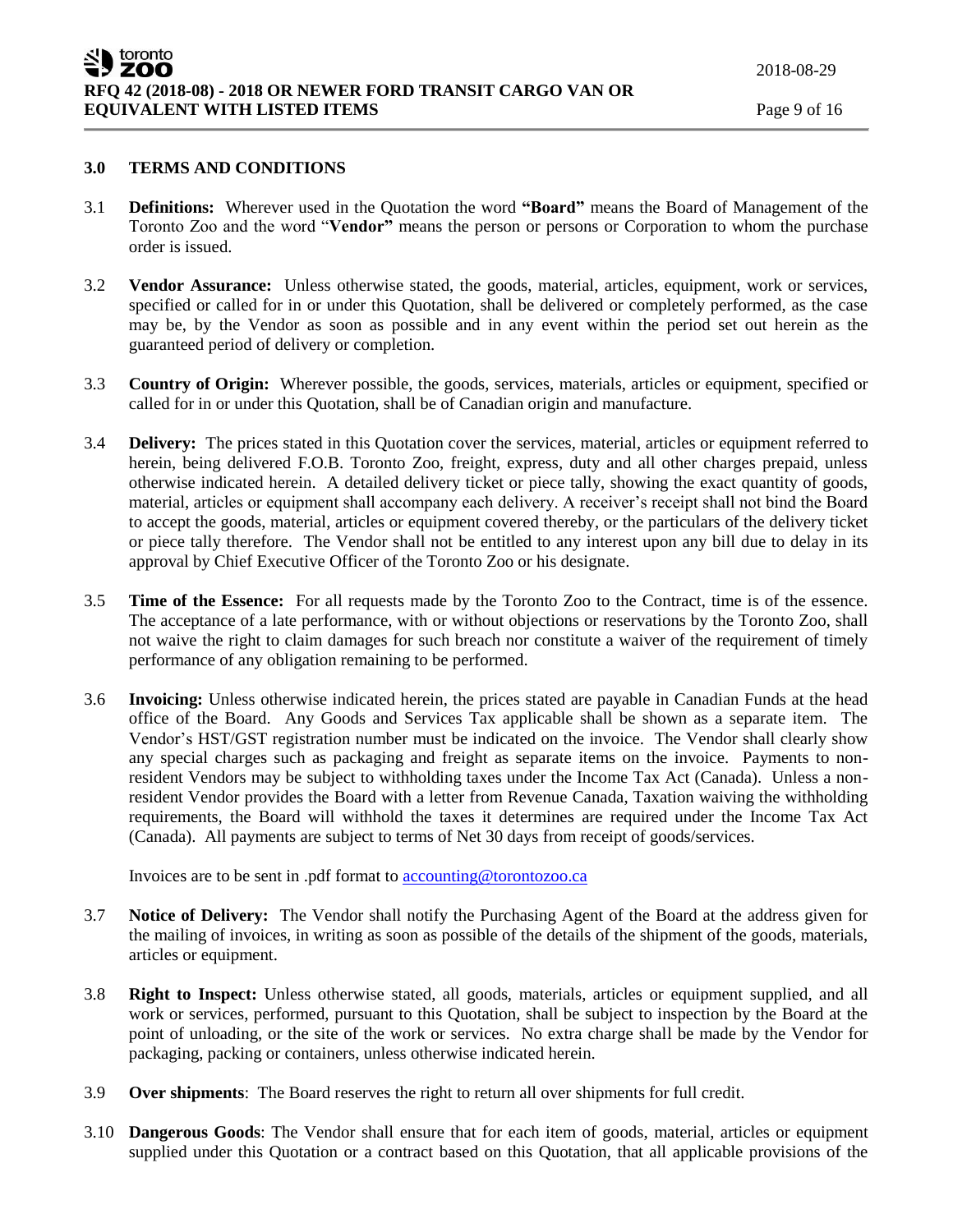Transportation of Dangerous Goods Act (Canada), the Dangerous Goods Transportation Act, and the Environmental Protection Act and the regulations there under are complied with until such time as such item is delivered to the Board and transferred into its physical control.

- 3.11 **Environment Commitment – G.I.P.P.E.R.:** G.I.P.P.E.R. Statement of Principle The Board in 1990-07- 23, adopted the following G.I.P.P.E.R. (Government Incorporating Procurement Policies to Eliminate Refuse Committee) Statement of Principle in order to contribute to waste reduction and to further the development and awareness of Environmentally Sound Purchasing. "In order to contribute to waste reduction and to increase the development and awareness of Environmentally Sound Purchasing, acquisitions of goods and services will ensure that wherever possible specifications are amended to provide for the expanded use of durable products, reusable products and products (including those used in services) that contain the maximum level of post- consumer waste and/or recyclable content, without significantly affecting the intended use of the products or service. It is recognized that cost analysis is required in order to ensure that the products are made available at competitive prices." All vendors are encouraged to be pro-active in assisting the Board in achieving this principle. Alternative goods and services, suggested by the Vendor, addressing the above principle will be considered by the Board, within a reasonable price range.
- 3.12 **Right to Cancel:** The Board shall have the right to cancel at any time this Quotation or any contract or any part of any contract resulting from this Quotation in respect of the goods, material, articles, equipment, work or services set out in this Quotation or any such contract or part of such contract, not delivered or performed at the time of such cancellation, and the Board will not be responsible to make any payments in respect of any such goods, materials, articles, equipment, work or services and shall not incur any liability whatsoever in respect thereto. In the event that the Vendor fails or neglects by any act or omission to comply with any of the conditions set our herein, this Quotation or any contract resulting from this Quotation may be unconditionally cancelled by the Board without notice to the Vendor.
- 3.13 **Workplace Hazardous Materials Information System ("WHMIS")**: The Vendor shall provide appropriate labels and material safety data sheets for WHMIS regulated products. No product containing asbestos shall be supplied at any time without written authorization.
	- 3.13.1 The successful Vendor shall provide a current and update printed material safety data sheet (MSDS) for each individual item listed on the quotation form. These legible hard copies of material safety data sheets shall be delivered to the Toronto Zoo within ten (10) business days of notification of award by the Toronto Zoo.
	- 3.13.2 For each item not listed on the quotation form, the successful bidder will be required to provide a MSDS for any controlled product upon the first delivery to the Toronto Zoo.
	- 3.13.3 The MSDS must include the date of publication
	- 3.13.4 A full disclosure of all ingredients must be included in the ingredient section, unless the product has an exemption from full disclosure under the Hazardous Materials Act
- 3.14 **International Shipments & Importing:** In the event that goods, materials, articles or equipment, specified or called for if applicable herein, are to be furnished from a point outside Canada at a price which is expressly not include importation charges into Canada or delivery in the Toronto area, the Vendor shall provide the Board with any information requested by the Board regarding the tariff classifications or valuation of the goods, materials, articles or equipment.

The Vendor shall ensure that if applicable, four copies of the following documents are completed and accompany the goods, materials, articles or equipment.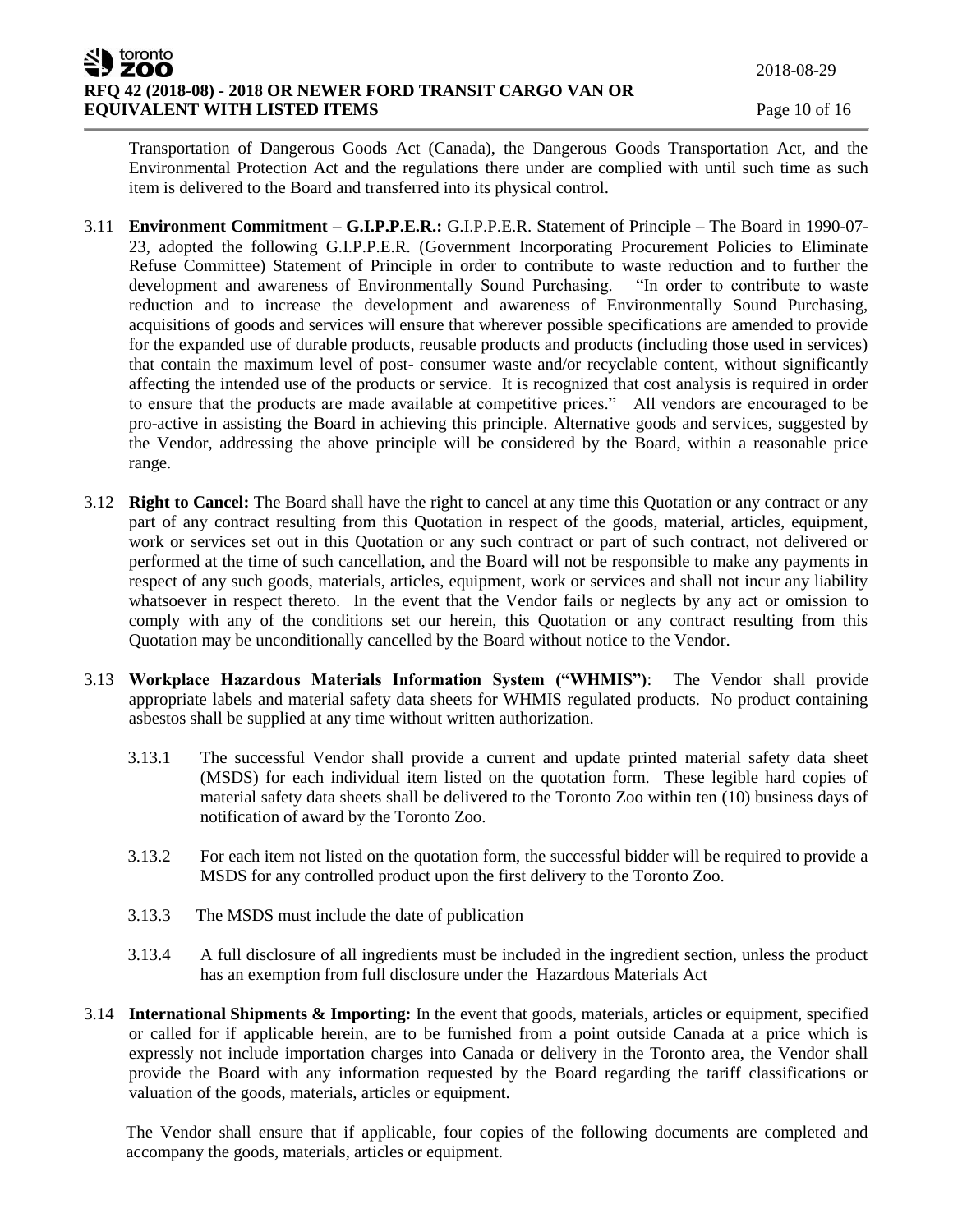- 1. Canada Customs Invoice or Vendor's commercial invoice if it contains all the information required on a Canada Customs Invoice;
- 2. Cargo control document, bill of lading or similar documents;
- 3. Exporter's certificate of origin;
- 4. Shippers Export Declaration; and
- 5. Any tariff classification rulings for the goods, materials, articles or equipment.

### 3.15 **Plant Production Limitations**:

- 3.15.1 If any Unit ordered and the Contract cannot be manufactured because of plant production limitations, the Toronto Zoo reserves the right to purchase the current replacement model at a revised price.
- 3.15.2 The price shall be based on a percentage adjustment based on (i) the published manufacturer's retail/list prices at the of the Tender and (ii) the first published manufacturer's retail/list prices for the next model year.
- 3.15.3 The Contractor shall notify the Manager of Financial Services in writing if such production occurs, and shall submit with the letter of notification; comparative manufacturer's retails lists supporting the proposed revision(s).
- 3.16 **Official Agreement**: No verbal arrangement or agreement, relating to the goods, material, articles, equipment, work or services, specified or called for under this Quotation, will be considered binding, and every notice advice or other communication pertaining thereto, must be in writing and signed by a duly authorized person.
- 3.17 **Pricing:** Prices offered are fixed for ninety (90) days.
- 3.18 **Worker's Rights**: The Vendor shall comply with the conditions of the Board relating to Worker's Rights, a copy of which is available on application to the Manager, Fair Wage and Labor Trades Office, City of Toronto, 18th Floor, West Tower, City Hall, Toronto, Ontario, M5H 2N2 or by phone at 416-392-7300.
- 3.19 **Indemnity:** The Vendor shall at all times well and truly save, defend, keep harmless and fully indemnify the Board, the City of Toronto, Toronto Region and Conservation Authority and their servants, employees, officers or agents, hereinafter called the "Indemnities", from and against all actions, suits, claims, demands, losses, costs, charges, damages, and expenses, brought or made against or incurred by the Indemnities, its or their servants, officers, employees, agents or invitees in any way relating, directly or indirectly, to goods, material, articles or equipment supplied or to be supplied, or to the supplying of goods or services, pursuant to this Quotation, or any other claim, action, suit, demand, loss, cost, charge, damage or expense relating to copyright, trademark or patent with regard directly or indirectly with any such goods, services, material, articles or equipment or the supply or performance thereof.
- 3.20 **Liability for Acts of Vendor Employees, Contractors or Agents:** The Vendor acknowledges responsibility and accepts liability for the acts of any of its employees, contractors and agents while on Toronto Zoo property. The Toronto Zoo reserves the right to request background checks for any individual providing the services requested on behalf of the Vendor.
- 3.21 **Incurred Costs**: The Bidder shall bear all costs and expenses with respect to the preparation and submission of its quotation and the bidder participation in the quotation process, including but not limited to: site visits and inspections, all information gathering processes, interviews, preparing responses to questions or requests for clarification from the Board, preparation of questions for the Board, and contract discussions and negotiations. The Board shall not be responsible for or liable to pay any quotation costs of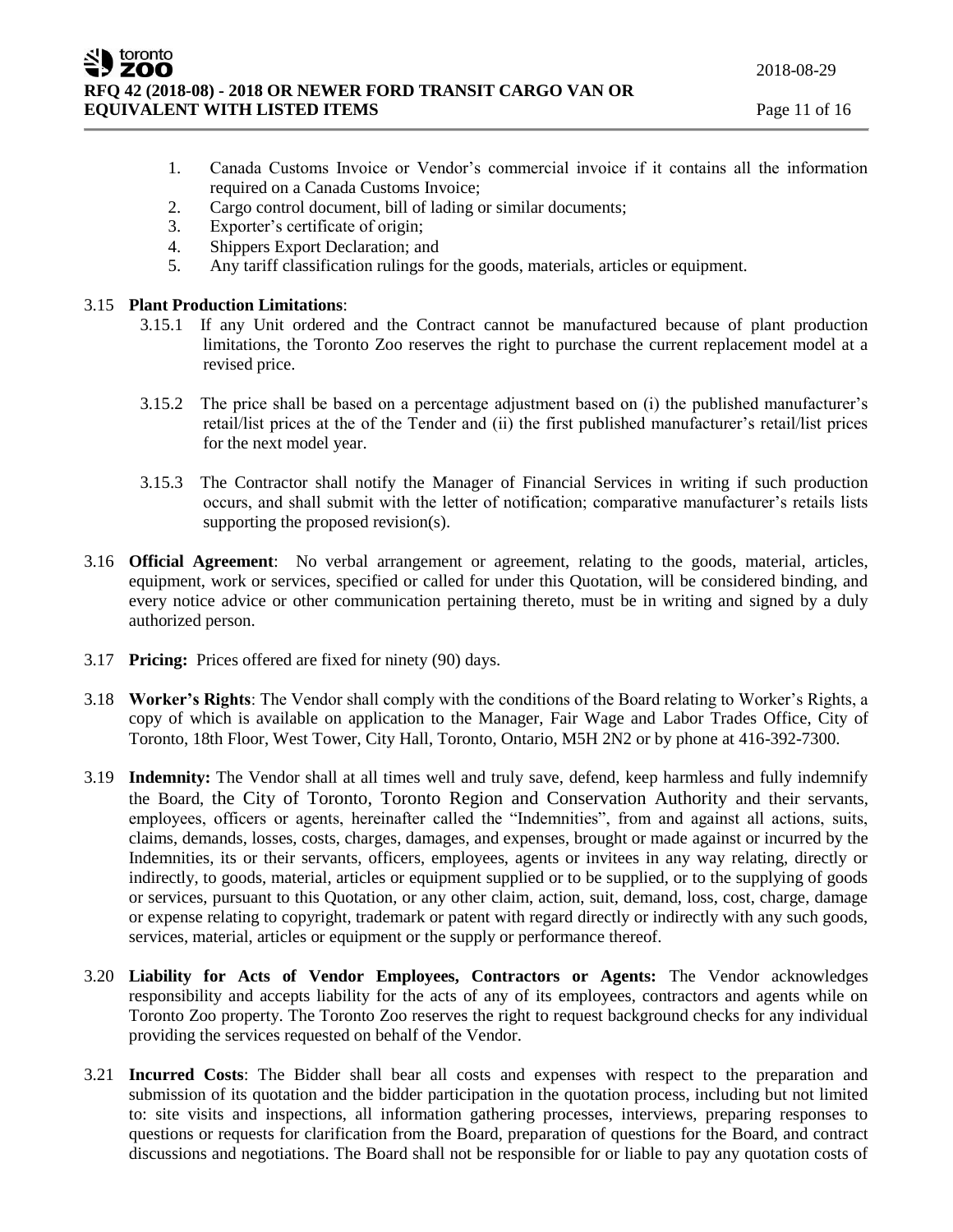any bidder regardless of the conduct or outcome of the Quotation Request, Purchase Order process, or Contract process.

- 3.22 **Guaranty of Quotation:** All goods, material, articles, equipment, work or services, specified or called for in or under this Quotation, shall be supplied or performed at the price or process and on the basis set forth or referred to in and in accordance with the Offer and this Quotation. The basis on which this Quotation is given shall include any specifications, plans, price schedules, samples, addenda or other details pertaining thereto, or provided in connection therewith.
- 3.23 **Right of Notice:** Any notice that the Board may require or desire to give to the Vendor shall for all purposes to be deemed to have been sufficiently and properly given and afforded by registered mail addressed to the Vendor at the address shown for the Vendor on this form and shall therefore be presumed to have been received by the Vendor on the third day following such registration.
- 3.24 **Formal Contract:** The Vendor may be required and shall, if requested by the solicitor for the Board so to do, to execute and enter into a formal contract that is satisfactory to the solicitor for the Board, in order to document the contract resulting from this Quotation and to embody indemnity and related provisions that in the opinion of such solicitor are required to protect the Board.
- 3.25 **Non-Exclusivity:** The awarding of a Contract to a Vendor shall not be a guarantee of exclusivity.
- 3.26 **Charity Status:** The Toronto Zoo is a registered charitable organization (registration #BN 119216398RR0001) and accordingly may be eligible for preferred pricing which should be reflected in the Quotation as submitted.
- 3.27 **Education Institute Status:** The Toronto Zoo is a registered educational institute and accordingly may be eligible for preferred pricing which should be reflected in the Quotation as submitted.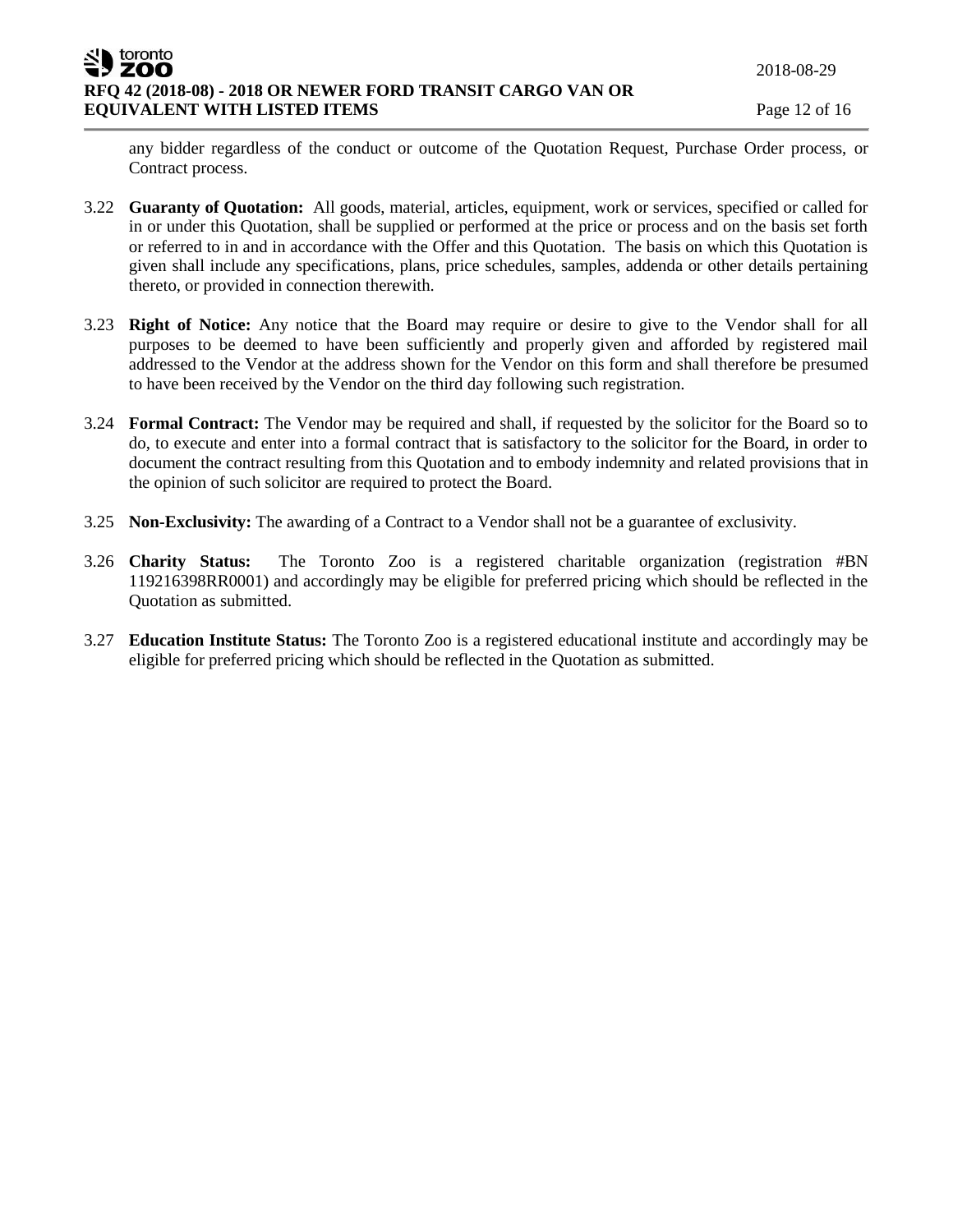### toronto ZOO **RFQ 42 (2018-09) - 2018 OR NEWER FORD TRANSIT CARGO VAN OR EQUIVALENT WITH LISTED ITEMS Page 13 of 16** Page 13 of 16 **SUBMISSION FORM**

#### **4.0 SUBMISSION FORM**

I/We, hereby, submit the Quotation and will comply with all terms, conditions, specifications and drawings (when provided) as set out within the Board's Quotation.

I/We, hereby, have received, allowed for and included as part of our submission all issued Addendum numbered .

This form must be completed, properly signed and received on or before the date and time specified or your Quotation will not be considered. Quotation prices shall remain in effect for a period of ninety (90) days from the Quotation due date.

The Board of Management of the Toronto Zoo reserves the right to reject any or all Quotations or to accept any Quotation, should it deem such action to be in its interests.

By signing and submitting this FORM, you are agreeing to the release of your quotation information, as deemed necessary by the Board, in order to conduct business associated with this quotation or project.

| <b>COMPANY INFORMATION</b> |           |
|----------------------------|-----------|
| Company Name:              |           |
|                            |           |
| Address:                   |           |
| Telephone #:               | Fax #:    |
| Email:                     | Web Site: |
| GST/HST#:                  |           |
| Signature                  | Title:    |
| <b>Contact Name:</b>       | Date:     |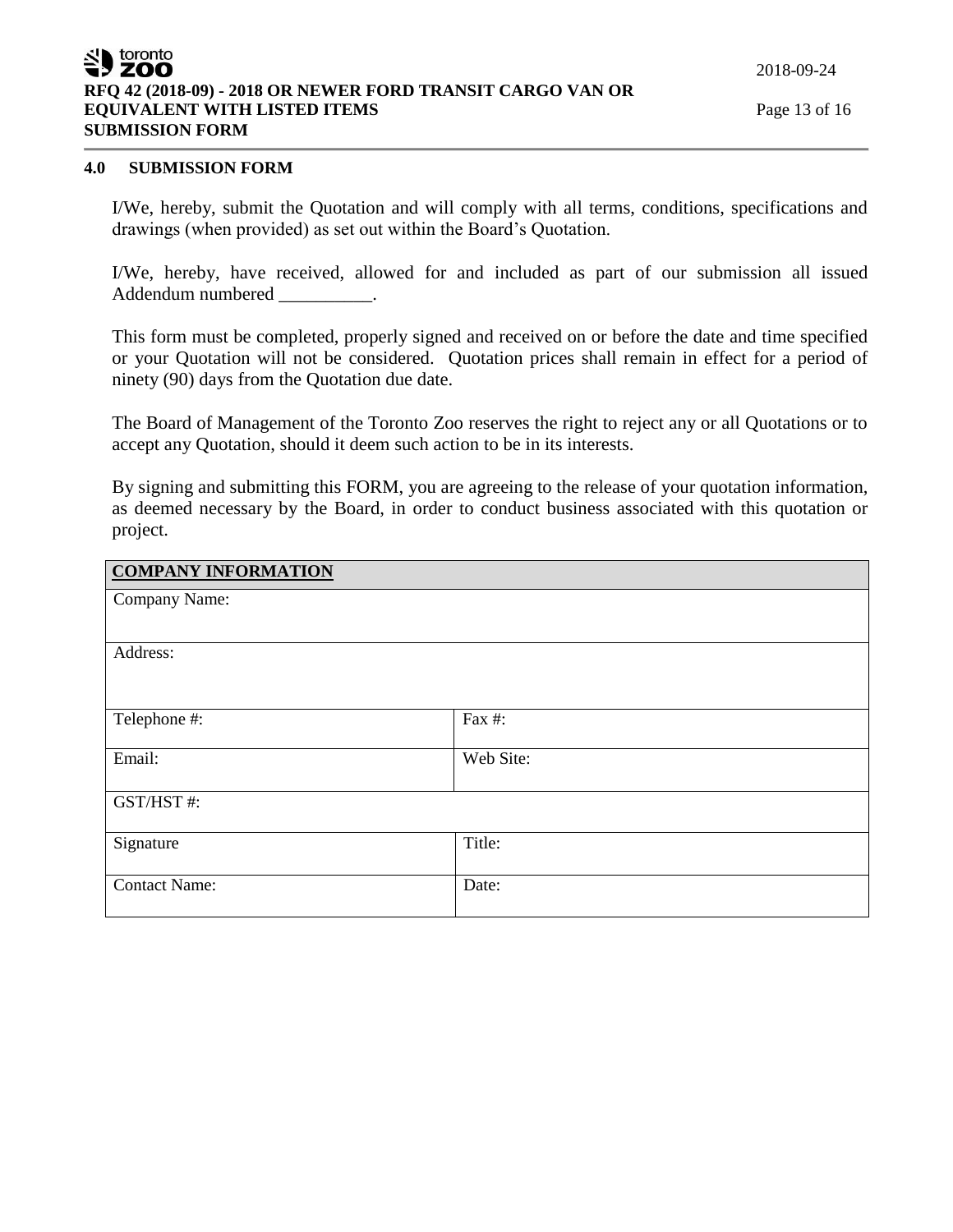2018-09-24

# SU toronto **RFQ 42 (2018-09) - 2018 OR NEWER FORD TRANSIT CARGO VAN OR EQUIVALENT WITH LISTED ITEMS** Page 14 of 16 **SUBMISSION FORM**

| PRICING SCHEDULE |                                                                            |               |                  |
|------------------|----------------------------------------------------------------------------|---------------|------------------|
| Qty              | <b>Description</b>                                                         |               | Price each,      |
|                  |                                                                            |               | <b>HST</b> extra |
| $\mathbf{1}$     | 2018 OR NEWER FORD TRANSIT CARGO VAN OR<br>EQUIVALENT WITH LISTED ITEMS    | \$            |                  |
|                  | Manufacturer                                                               |               |                  |
|                  | Make                                                                       |               |                  |
|                  | Model                                                                      |               |                  |
|                  | Year-2018 or newer model                                                   |               |                  |
|                  |                                                                            |               |                  |
|                  | <b>Additional requirements - pricing</b>                                   |               |                  |
|                  | Interior adjustable parts shelving down left side of van                   | $\mathcal{S}$ | /each            |
|                  | Roof mount ladder rack to accommodate 1 step ladder and 1 extension ladder | $\mathcal{S}$ | /each            |
|                  | 4 snow tires on rims                                                       | $\mathcal{S}$ | /each            |
|                  | License plate and sticker till November 2018 or 19                         | $\mathcal{S}$ | /each            |
|                  | Fire extinguisher to be mounted within reach of driver                     | $\mathcal{S}$ | /each            |
| <b>Delivery</b>  |                                                                            |               |                  |
| purchase order   | Confirm guaranteed period of delivery after receipt of a                   |               | /days            |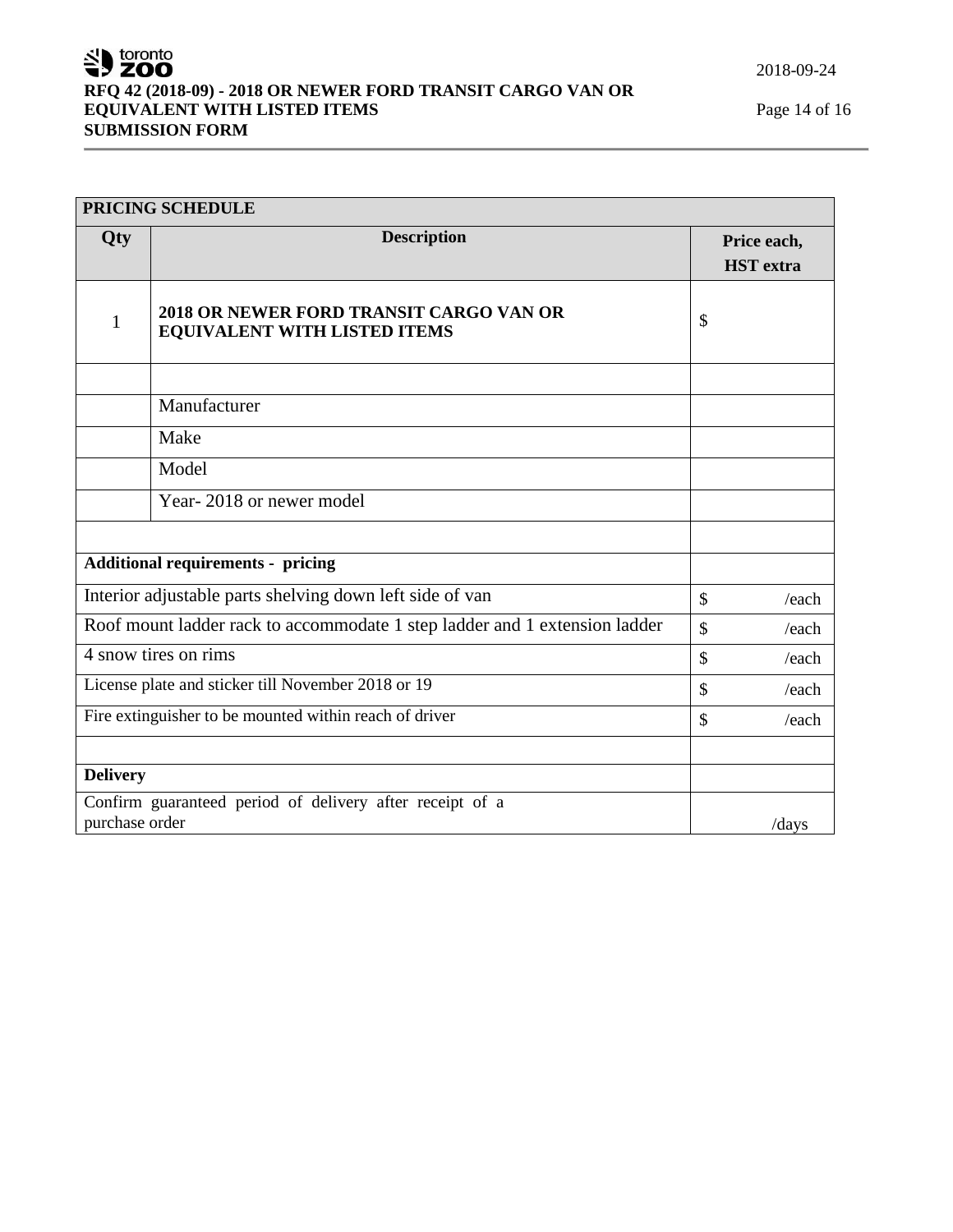toronto ' ZOO **RFQ 42 (2018-09) - 2018 OR NEWER FORD TRANSIT CARGO VAN OR EQUIVALENT WITH LISTED ITEMS** Page 15 of 16

2018-09-25

#### **SUBMISSION LABEL**

**This address label should be printed and affixed to the front of your sealed tender, quotation and proposal envelope/package submission. Toronto Zoo will not be held responsible for envelopes and packages that are not properly labeled or submitted to an address other than the one listed on this label.**

**Vendor Name** 

**RFQ 42 (2018-09) - 2018 OR NEWER FORD TRANSIT CARGO VAN OR EQUIVALENT Closing Date – Wednesday 2018-10-10, 1200 hours (noon), local time**

### **TO BE RETURNED TO**

# **TORONTO ZOO C/O SUPERVISOR, PURCHASING & SUPPLY ADMINISTRATIVE SUPPORT CENTRE 361A OLD FINCH AVE. TORONTO, ONTARIO M1B 5K7**